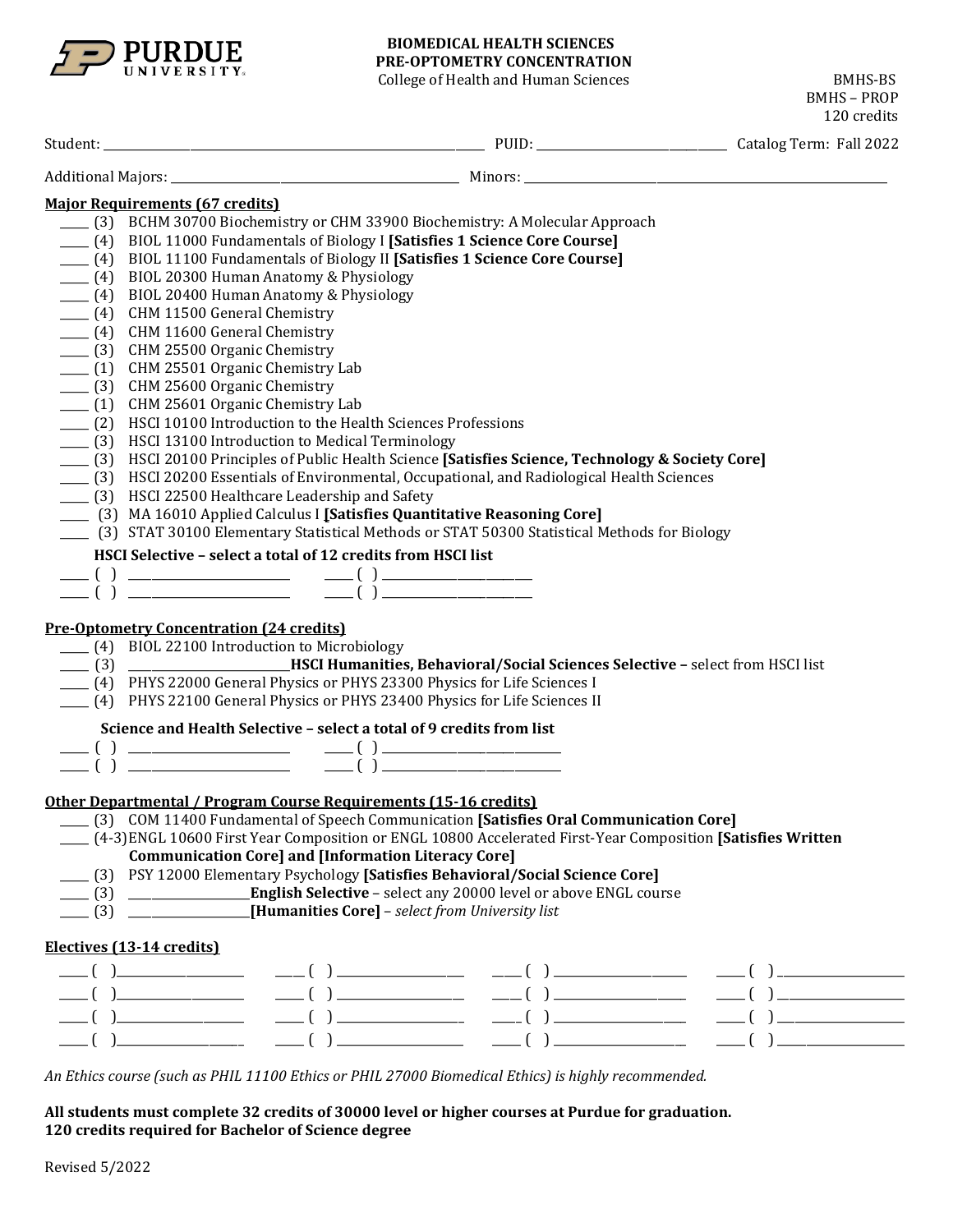University Foundational Learning Outcomes List: <https://www.purdue.edu/provost/students/s-initiatives/curriculum/courses.html>

#### HSCI Selective List

|                       | HSCI 30500 Basics of Oncology                                             |
|-----------------------|---------------------------------------------------------------------------|
|                       | HSCI 31000 Imaging in Medicine                                            |
|                       | HSCI 33300 Introduction to Immunology                                     |
|                       | HSCI 33400 Lung Physiology and Medicine                                   |
|                       | HSCI 33500 Heart Physiology and Medicine                                  |
|                       | HSCI 34500 Introduction to Occupational and Environmental Health Sciences |
|                       | HSCI 34600 Industrial Hygiene Engineering Control                         |
|                       | HSCI 34800 Industrial Hygiene Instrumentation Techniques                  |
|                       | HSCI 36000 Everyday Toxicology: Poisonings from Clinics to Courtrooms     |
|                       | HSCI 41500 Introduction to Nuclear and Radiological Source Security       |
|                       | HSCI 42000 Applied Anatomy for Medicine                                   |
| HSCI 56000 Toxicology |                                                                           |
|                       | HSCI 56200 Analytical Toxicology and Pathology                            |
|                       | HSCI 58000 Occupational Biomechanics and Ergonomics                       |
|                       | HSCI 58001 Occupational Biomechanics and Ergonomics Laboratory            |

## HSCI Humanities, Behavioral/Social Sciences Selectives List - select any course(s) from the following subjects:

American Sign Language (ASL) Anthropology (ANTH) Arabic (ARAB) Art & Design (AD) Chinese (CHNS) Classics (CLCS) Communication (COM) Dance (DANC) Economics (ECON) English (ENGL) French (FR) German (GER) Greek (GREK) Hebrew (HEBR) History (HIST) Interdisciplinary Studies (IDIS) Italian (ITAL) Japanese (JPNS) Korean (KOR) Latin (LTN) Music (MUS) Philosophy (PHIL) Political Science (POL) Portuguese (PTGS) Psychology (PSY) Russian (RUS) Sociology (SOC) Spanish (SPAN) Theatre (THTR)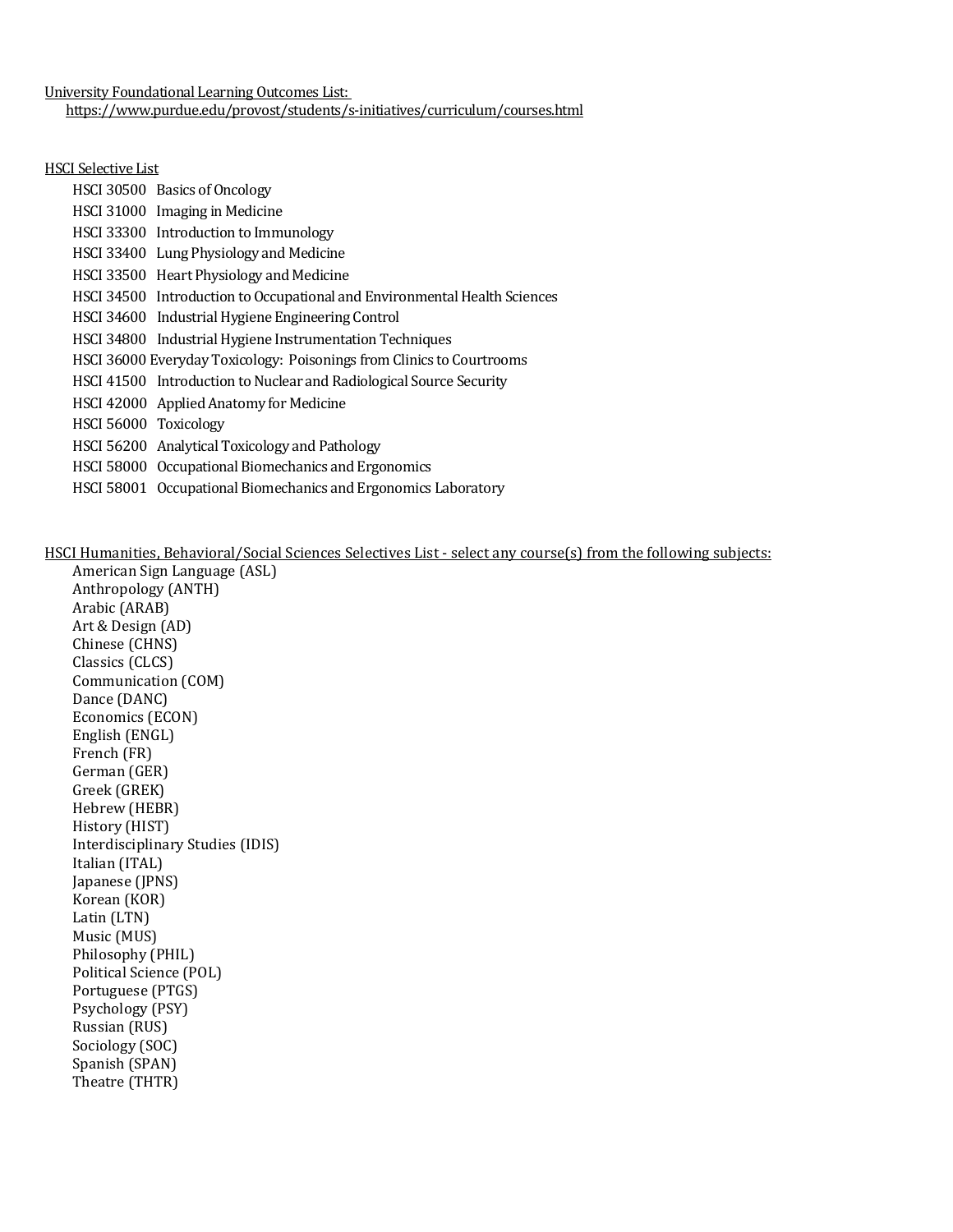### Science and Health Selective

Any 30000 or above offering in the following areas: BCHM CHM **NUTR** 

#### **or**

Any 20000 or above offering in the following areas: ANSC BIOL ENTM **HDFS** HK MA PHYS PSY

PUBH

## **or**

Select offerings: AGRY 32000 Genetics AGRY 32100 Genetics Laboratory ANTH 20400 Human Origins ANTH 21200 Culture, Food & Health ANTH 53400 Human Osteology MA 16020 Applied Calculus II MA 16200 Plane Analytic Geometry & Calculus II MA 16600 Analytical Geometry & Calculus II PHYS 17200 Modern Mechanics VM 10200 Career in Veterinary Medicine

A student may elect the Pass / Not-Pass (P/NP) grading option for elective courses only, unless an academic unit requires that a specific departmental course/s be taken P/NP. Students may elect to take University Core Curriculum courses P/NP; however, some major Plans of Study require courses that also fulfill UCC foundational outcomes. In such cases, students may not elect the P/NP option. A maximum of 24 credits of elective courses under the P/NP grading option can be used toward graduation requirements. For further information, students should refer to the College of Health and Human Sciences P/NP Policy.

Students are encouraged to use this advising worksheet as a resource when planning progress toward completion of degree requirements. An Academic Advisor may be contacted for assistance in interpreting this worksheet. This worksheet is not an academic transcript, and it is not official notification of completion of degree or certificate requirements. The University Catalog is the authoritative source for displaying plans of study. The student is ultimately responsible for knowing and completing all degree requirements